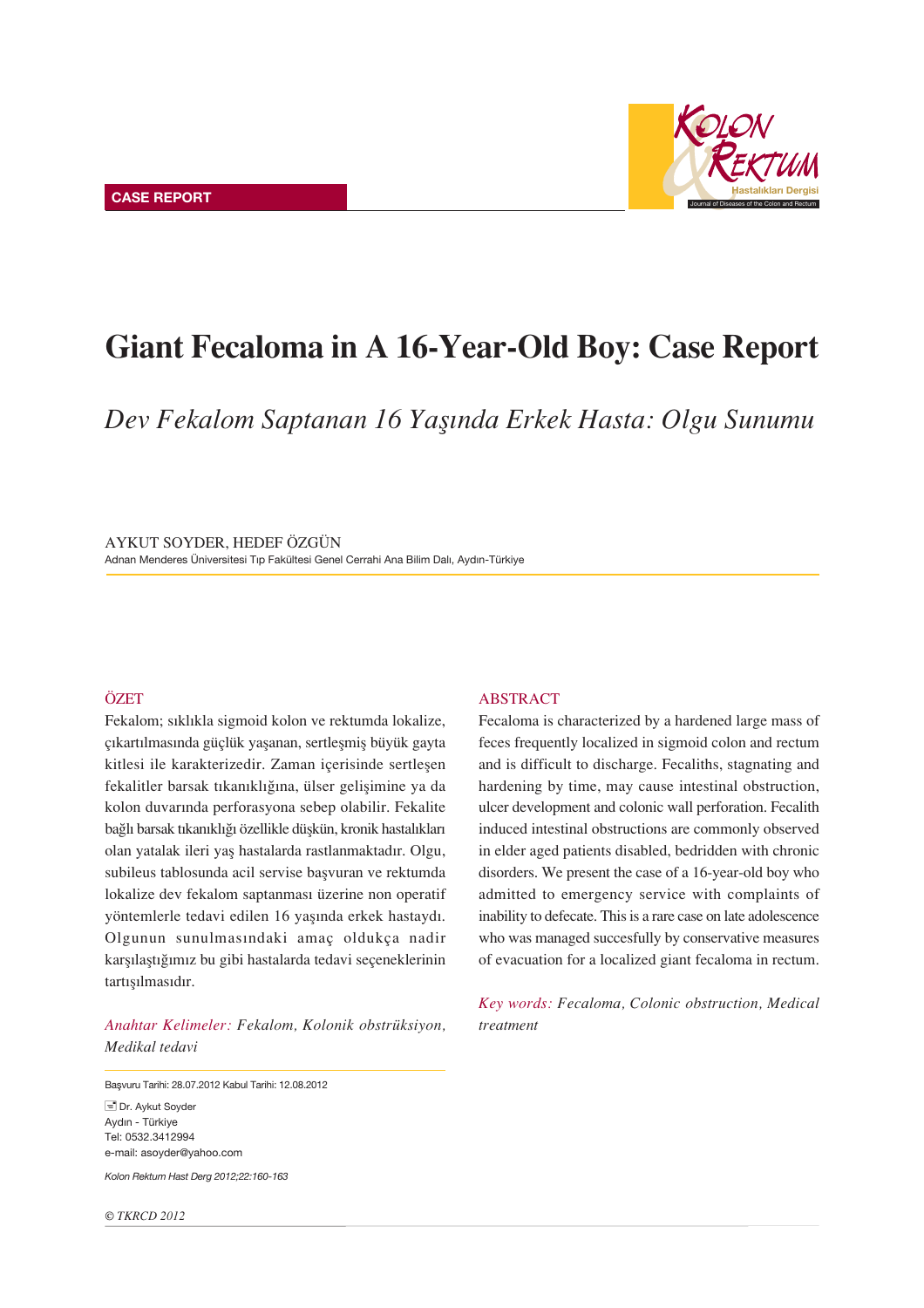## Introduction

Fecaloma is characterized by a hardened giant fecal mass, difficult to discharge and frequently localized in sigmoid colon and rectum. It is commonly seen in childhood, elder patients and following spinal cord injury.1 Since few cases have been reported, there is not clear information related with its real incidence. Hard stool stagnancies may be encountered with different clinical findings depending on its localization in bowel and the extent of obstruction. Dependent treatment options vary with factors like colon width, megacolon formation, colonic innervation loss and co-morbidities. Diseases that cause this condition are defined as; Hirchsprung disease, psychiatric disorders, Chagas disease, inflammatory and neoplastic diseases and chronic constipation.2 Softeners used by rectal route, oral mineral and olive oil usage are appropriate treatment methods for mild and moderate obstructions due to fecaloma. However, when medical treatment is unsuccessful and multiple fecalomas are present, surgery is required. We present a 16 year old boy with giant fecaloma that developed consequent to chronic constipation and managed by medical treatment.

## Case

A sixteen-year old boy admitted emergency service with complaints of abdominal pain, distention, and difficulty of defecation for 3 or 4 weeks. He was cashectic and his abdomen was distended. He had urging about 10 times a day but was unable to defecate for about a month except for minimal discharge of fecal leakage. At first, his complaints decreased by rectal enema and oral laxatives but he recently had discomfort in spite of these attempts. On physical examination, the abdomen was extremely distended and on abdominal inspection dilated colonic segmentws and peristaltic small bowel movements could be observed. Hard dilated colon segments could be palpated on abdominal examination. After informed about his history that he had these complaints for about two years and he could hardly have defecations on every 2 or 3 weeks, digital rectal examination revealed a large calcified fecaloma as huge as a big orange on ampulla recti surrounded by muddy fecal contents. On standing abdominal direct graphy showed that rectum was full of fecaloid. On abdominal ultrasound, grade III hydronephrosis was observed on

left kidney. Abdominal tomography showed that all colon segments were extremely dilated and on widest part sigmoid colon was 16 cm, descending colon was 9 cm, ascending colon was 8.5 cm, and rectum was 11 cm. All segments had air-fluid levels and among dilated colon segments, collapsed small bowel segments were seen (Picture 1, 2).

Initially, calcified rectal fecaloma was extracted by breaking up with finger fracture method; he was followed by inserting a nasogastric catheter and rectal enema was applied 3-4 times a day regularly. All laboratory analyses were normal and vital functions were stable. By medical treatment with enemas and laxatives, he had discharged



*Figure 1. Giant fecaloma that filled rectum.*



*Figure 2. All colon segments were extremely dilated and grade III hydronephrosis was observed on left kidney.*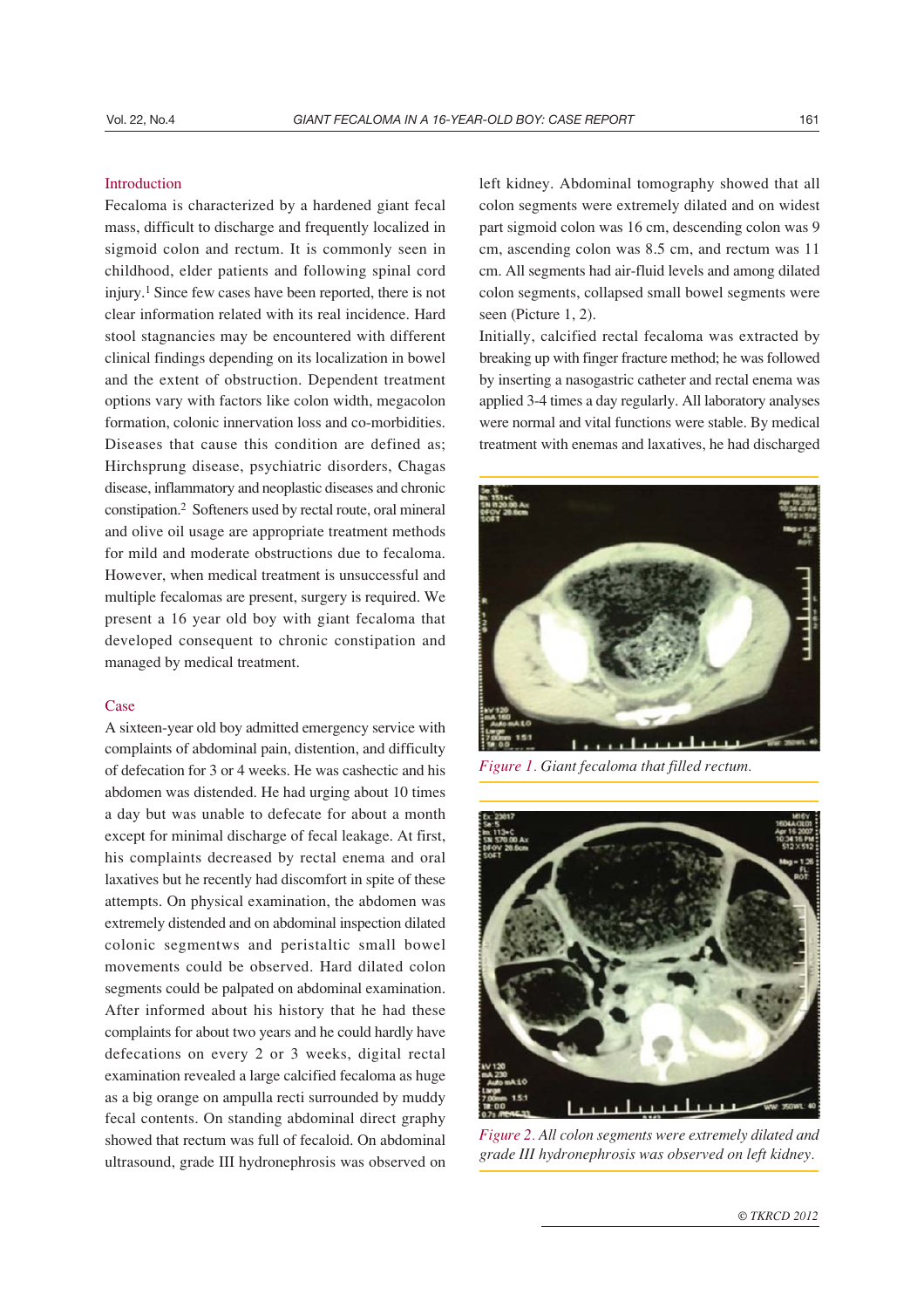huge amounts of feces and intestinal gas, after then nasogastric catheter was extracted. He began receiving oral fluid intake on the fourth day when oral laxatives were added to his diet (20-30 mL/day; increased to 70 mL on the third day and to 120 mL on the fifth day of oral intake). By means of this conservative treatment, he had abundant discharges for four or five times a day and his symptoms regressed, abdominal findings returned to normal and on control graphies all colon segments emptied and dilatation began to recover. He was trained for defecation habits and his maintenance treatment was arranged. He was planned for elective colonoscopy and was discharged on the seventh day of hospitalization. He was living with his grandmother with strict rules that he could not resist. This stress and depression may cause excessive acid in stomach that result in constipation. Afterwards, her mother took him to live together and meticulously cared about his meals. Three months later, his colonoscopic examination was normal without any extraordinary findings. By means of dietary and lifestyle changes, he did not suffer constipation or recurrent fecalomas furthermore for four years up to now.

#### **Discussion**

Although colonic obstruction secondary to fecal impaction is a common result of chronic constipation, fecaloma causing megacolon has been rarely seen. Fecalomas are hard and are calcified that sometimes mimic carcinoma. They are commonly localized in sigmoid colon and rectum.<sup>3</sup> The symptoms are nonspecific such as outburst fecal discharge, diarrhea, constipation, weight loss and postprandial discomfort. Constipation is the main complaint of patients that urge them to refer a physician. Though the components of fecaloma are composed of miscellaneous substances, feces and small bowel debris are the most frequent ones.4 The most common complications are obstruction, perforation, ulcer, and hydronephrosis.5-10 When a

complicated megacolon is observed, it accompanies stercoral ulcer, necrosis and, though rare, perforation may develop. The first step of treatment is directed to fecaloma and megacolon, caused by chronic constipation. Fecalomas are usually extracted with laxatives and enemas by the help of rectoscopy or colonoscopy; those located in distal rectum may be fractured by digital rectal manipulations.11,12 When conservative approaches are inadequate, surgical interventions such as colostomy or segmentary resection is required to pull out fecaloma and prevent probable complications.

In a study of Bekkali *et al.* on 90 cases, enema and polyethylene glycol is reported to be equally effective and should be used as the first choice of treatment. Their success on crumbling and discharging fecaloma was reported as 80% for enema and 68% for polyethylene glycol.13

In order to succeed by medical treatment, first and foremost fecaloma should be removed and then in some group of patients long term enema is advised to be used to avoid recurrence.14 Control radiologic examinations have been advised to recognize and treat recurrent fecalomas.15

In the present case, colonic obstruction secondary to a giant fecaloma located in distal rectum was managed by conservative treatment; primarily by mechanic extraction of fecaloma and then using oral laxatives and recurrent rectal enemas that procured abundant gas and fecal discharge. After discharge, colonoscopic examination on the third month was normal. His complaints related with constipation resolved by appropriate diet and medical treatment.

In conclusion, proper cases with obstruction symptoms by a fecaloma should be primarily tried to manage by medical treatment; in case of failure, surgical interventions should be planned and after discharge, maintaining medical treatment, proper diet, regular toilet training and follow-up further increases the success rate.